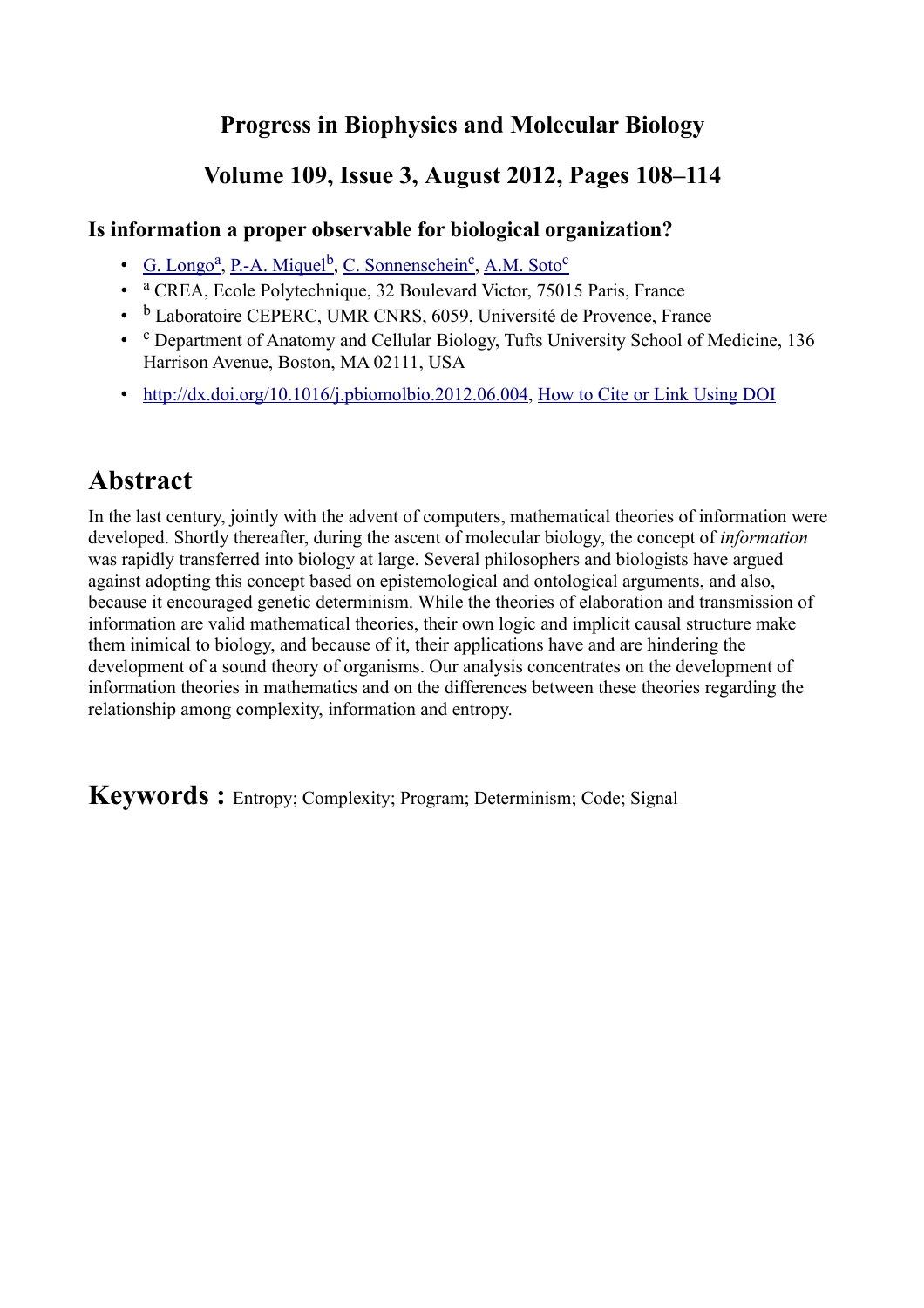## **Is Information a proper observable for biological organization?[1](#page-1-0)**

G. Longo<sup>a</sup>, P.-A. Miquel <sup>b</sup>, C. Sonnenschein <sup>c</sup>, A. M. Soto <sup>c</sup>

<sup>a</sup> Centre Cavaillès, Cirphles, CNRS et Ecole Normale Sup., France

<sup>b</sup> Laboratoire CEPERC, UMR CNRS, 6059, Université de Provence, France

<sup>c</sup> Department of Anatomy and Cellular Biology, Tufts University School of Medicine, 136

Harrison Avenue, Boston, MA 02111 USA

Corresponding Author: Giuseppe Longo Address: CREA, Ecole Polytechnique, France 32 Boulevard Victor, Paris 75015 France Phone: 33 (0)145526420 Email: Giuseppe.Longo@ens.fr

## **Abstract**

In the last century, jointly with the advent of computers, mathematical theories of information were developed. Shortly thereafter, during the ascent of molecular biology, the concept of *information* was rapidly transferred into biology at large. Several philosophers and biologists have argued against adopting this concept based on epistemological and ontological arguments, and also, because it encouraged genetic determinism. While the theories of elaboration and transmission of information are valid mathematical theories, their own logic and implicit causal structure make them inimical to biology, and because of it, their applications have and are hindering the development of a sound theory of organisms. Our analysis concentrates on the development of information theories in mathematics and on the differences between these theories regarding the relationship among complexity, information and entropy.

### **Keywords**

Entropy, complexity, program, determinism, code, signal

## **Introduction**

The concept of information has dominated biological discourse particularly in genetics and molecular biology. Although biologists have for the most part embraced this notion, others have raised objections "on the ground that enthusiasm for information in biology has been a serious theoretical wrong turn," and because "… it fosters naive genetic determinism" (Godfrey-Smith and Sterelny 2008; Hacking, 1999). Our current analysis stems from information theories in mathematics and addresses the differences between these theories regarding the relationship among complexity, information and entropy. These differences have led to intrinsic inconsistencies and ambiguities when metaphorically applied to biology. Beyond the observables<sup>[2](#page-1-1)</sup> known from physics, there is a need for new observables in biology that would increase its intelligibility and facilitate the quantification of biological

<span id="page-1-0"></span><sup>1</sup> To appear in **Progress in Biophysics and Molecular Biology**, 2012, Jul 13.

<span id="page-1-1"></span><sup>2</sup> A measurable property of a physical system, such as mass or momentum. In quantum mechanics, observables correspond to mathematical operators used in the calculation of measurable quantities. (from [http://www.thefreedictionary.com/observable\)](https://exchange.tufts.edu/owa/redir.aspx?C=aa72c6110d824a8a990757c1452a2702&URL=http%3A%2F%2Fwww.thefreedictionary.com%2Fobservable).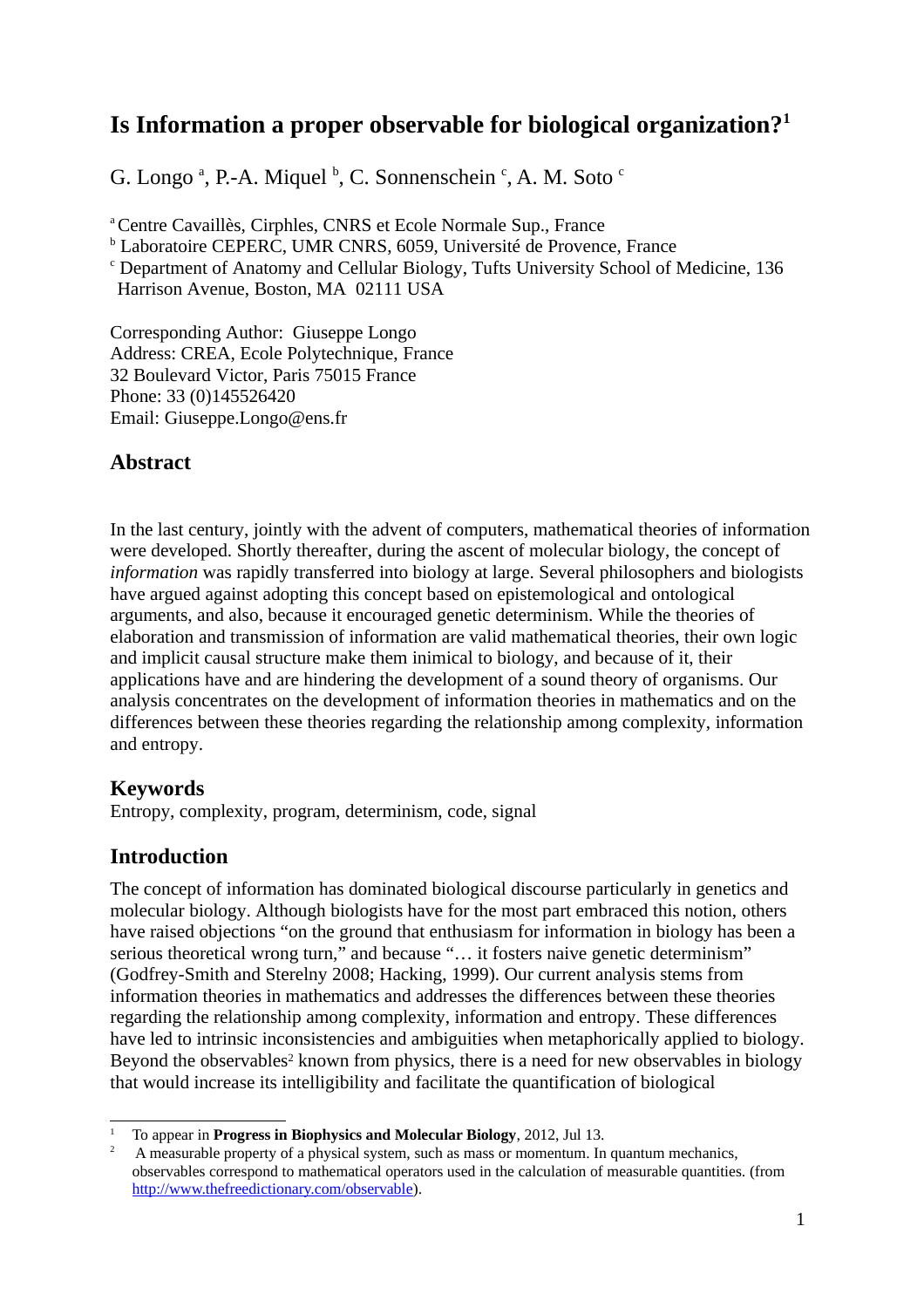organization. *Information* was erroneously thought to be the key observable. Thus we will argue that the concept of information is not applicable to biology and point out which have been the unintended consequences of the information metaphor.

### **The** *elaboration* **of information, or how the story began**

In 1931, Kurt Gödel, a major logician, invented the number-theoretic coding of everything. With an idea that now may seem obvious, he associated one-to-one letters to numbers and by a clever use of arithmetic properties he coded all sentences of formalized mathematics as numbers. A few years later, Alan Turing made out of this idea the fantastic Logical Computing Machine for manipulating all sentences of formal theories (Turing, 1936). He accomplished this by providing instructions, later called *programs*, also subject to being coded by numbers, that is, by sequences of zeros and ones. And thus, he invented the modern theory of *elaboration* of information. The program was encoded by the same structure as the data, a sequence of 0s and 1s. A Universal Machine could then compute with any program by using part of its memory to code for the program and another for the data. This "architect", as Schrödinger called it in 1945, uses a string of numbers as a program (Schrödinger's "plan") to carry on the computation over data, what is now called an operating system and a "compiler".

Under the form of code-script, Schrödinger first hinted at *information*<sup>[3](#page-2-0)</sup> as the observable proposed by the newly invented Theory of Computation and of Coding (Schrödinger, 1945). This new discrete observable would be straight-forwardly found in chromosomes, the "aperiodic crystals" envisioned by Schrödinger. The base pair complementarity of DNA discovered in 1953 strengthened the force of the information metaphors and provided an uncomplicated conceptual frame for the analysis of the transmission of hereditary traits (Mendelian inheritance) and for the "reading" of a (coded) gene sequence into its corresponding protein.

Biologists sensed the *zeitgeist* and followed the fashion of the time, as if these notions where "causally neutral"; however, they are not. Note that Frege's and Hilbert's mathematical logic (Barwise, 1978) were proposed as a foundation of mathematics based on Arithmetic and programmatically departing from physics and its foundations (Bailly and Longo 2011). Gödel's and Turing's work addressed questions in this purely linguistic and abstract context. Thus, from this mathematical logic perspective, the encoding of the Aristotelian "essence" of an organism into an aperiodic crystal was not supposed to bring into biology any intended "structure of physical determination" or causal relationship. Instead, it was supposed to merely imply the "soft" symbol of manipulation, typical of coding and programming, which was later associated by Crick to the principle of genetic determination. In a famous paper, Crick claimed that the transcription of the information contained in DNA molecules—along with its translation— takes place "in a linear order" that starts from the "genetic material" and ends with the synthesis of proteins. Thus, genetic information could be stored in DNA (or RNA) and become known by the reading of the nucleic acid sequence, and that interactions among proteins, lipids, and other chemical entities could not change it. He stated explicitly in this sense, that: "the sequence of bases determines the sequence of amino acids " (Crick, 1958).

Schrödinger rightly acknowledged the peculiar deterministic nature of his proposal when he wrote « ...In calling the structure of the chromosome fibers a code-script we mean that the allpenetrating mind, once conceived by Laplace, ... could tell from their structure whether the

<span id="page-2-0"></span><sup>3</sup> *information* in italics denotes the use of this concept in biology in contraposition of information in mathematics.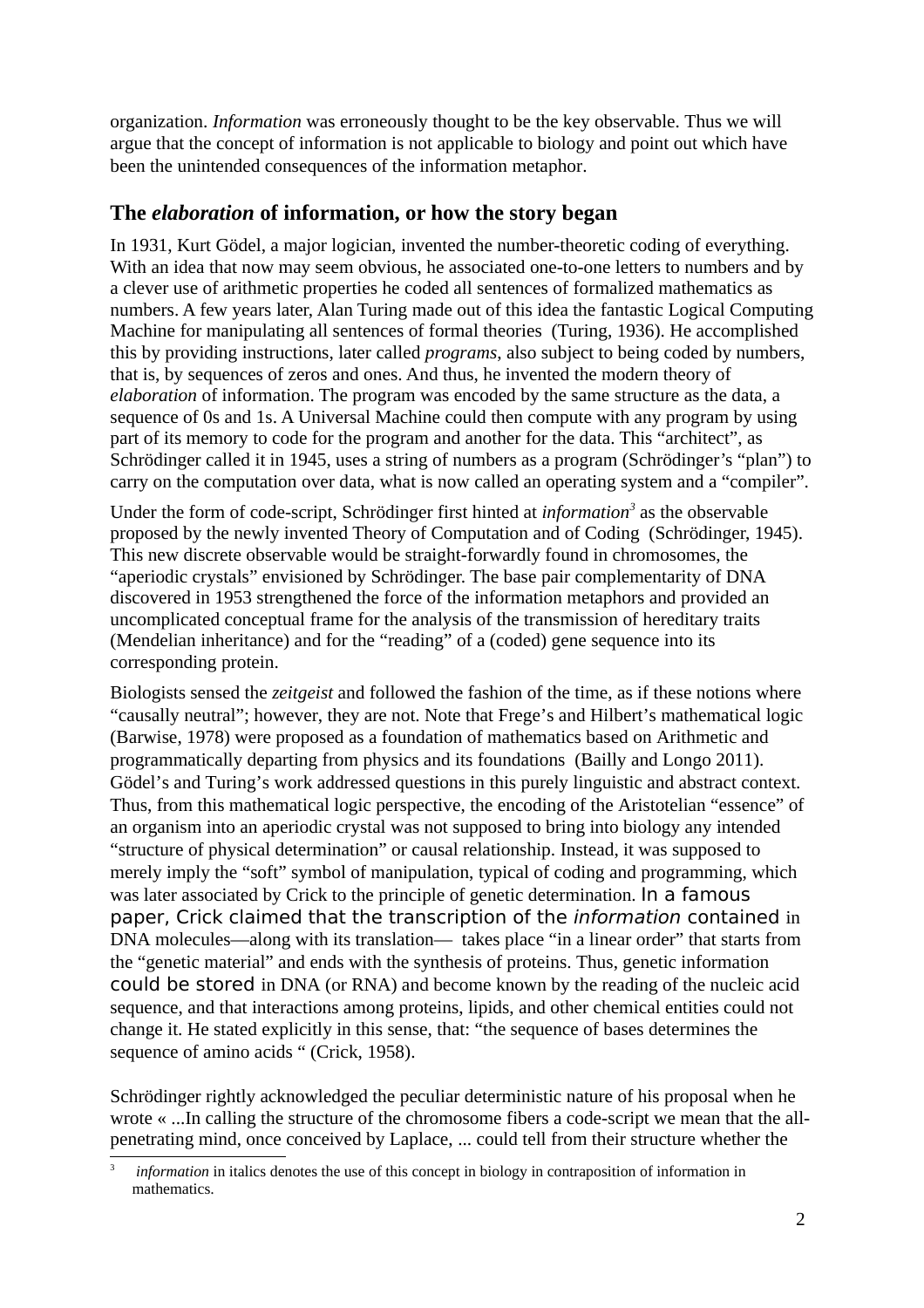egg would develop, under suitable conditions, into a black cock or into a speckled hen...» (Schrödinger, 1945). In code-script, regardless of whether it is a matter of programming or cryptography, determination is "Laplacian", that is, it implies causality and predictability<sup>[4](#page-3-0)</sup>. Programming and decrypting led in principle to predictable dynamics on discrete and exact data types. From Gödel's primitive *recursive* functions to portability of software, the purpose of programming is *identical iteration.* Primitive recursion is iteration plus updating a register. Programs ought to be *portable*, that is, they should iterate identically even in slightly different, but compatible, computational environments. When re-launching a program, even in a network, or when opening a webpage in say, Japan, or South Africa, one would want both the program and the website to run identically ... always! And in computer networks this is hard, as space-time continua step in. Yet, it works! This is also true in cryptography: given the key, decoding must work as expected and iterate, as all ordinary bank teller machines do.

Biological phenomena, instead, do not exhibit this predictability. For example, a relatively low percentage of fertilized eggs produce live births. Also, normal cells extracted from humans rarely can be "established" in culture conditions. In addition, only one in hundreds of "nuclear transfer embryos", like Dolly, are born, and so on. Mathematically, on the other hand, codes and programs are made to work exactly. The program may be too long or its results yet unknown in practice, but *in principle*, everything should be in it. This is why, in 1945, Schrödinger wrote that if the chromosomes are indeed a code-script, once they become decoded, deterministic predictability should fully display its power. Hopefully, then, we would know in which way "the DNA code ... is the *program* for the behavioral computer of this individual" (Mayr, 1961). Today, however, this Laplacian structure of determination going from the DNA to the phenotype is highly controversial. More modestly, most biologists view the genome just as a program for producing proteins (Danchin, 2003). Yet, a process is "programmable" (i.e., modeled in a faithful way by a program on discrete data types) if, and only if, it is deterministic *and* predictable, and thus Laplacian (Bailly and Longo 2011).

#### **Information, entropy and negentropy in two different perspectives**

#### **The analysis of** *transmission* **of information**

The word "information" is absent in Schrödinger's book. However, he writes about *codescript*, meaning the "order" coded by and in an aperiodic crystal. This was an audacious proposal into the possible structure of chromosomes, especially because at that time the chemical nature of the genetic material was unknown. Later in his book, negentropy appears as opposed to entropy, that is, entropy with negative sign or "order". Schrödinger did *not* consider negentropy as information; instead, he introduced it in a footnote as a component of Gibbs free energy (Bailly and Longo 2009).

How do information and entropy relate in physics and in information theory? After trying without success to obtain from mechanics a general theorem to prove the second law of thermodynamics, in 1896, Boltzmann related entropy to the increasing probability of the

<span id="page-3-0"></span><sup>4</sup> In short, a physical system is deterministic when it has a "conceivable" determination in explicit mathematical terms – equations, evolution functions… For Laplace (1749 – 1827), any deterministic system is *predictable* and unpredictability, as randomness, had to be analyzed in purely probabilistic terms. This turned out to be false, since, in his Geometry of Dynamical System, born from the Three Body Problem, Poincaré (1854-1912) showed that classical randomness may be understood as "unpredictable determinism". This is typically due to the role of non-observable fluctuations (fluctuations below the best physical measure) in continuous dynamics, which may produce relevant observable effects by non-linear amplifications. This was a consequence of Poincare's proof of non-analytical solvability of the equations for three celestial bodies in their gravitational fields (1890), see (Barrow-Green, 1997).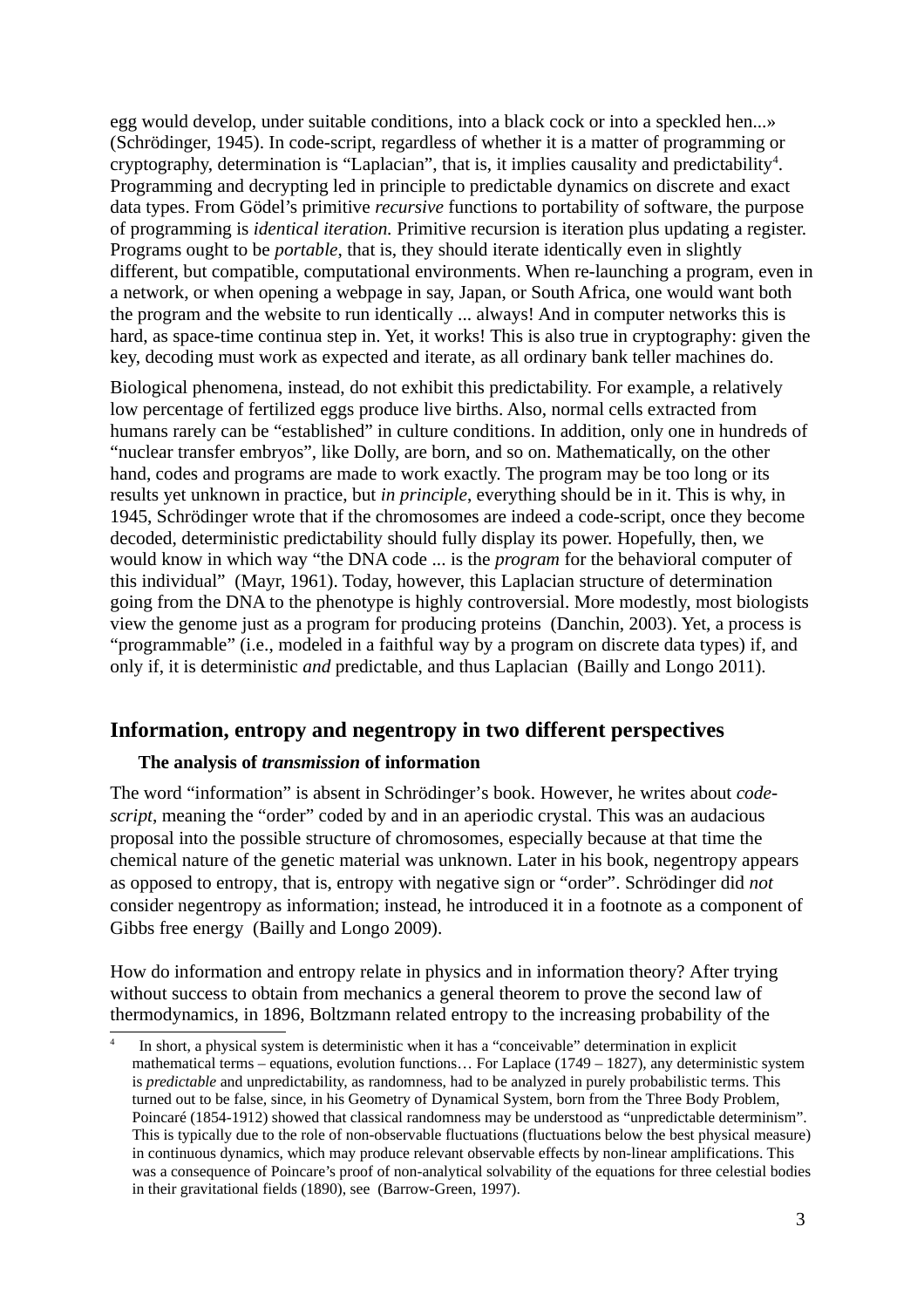macroscopic state; that is, states go from less probable to more probable. In another sense, they go from "highly organized" (*molekular geordnet*) to "less organized" (*molekular ungeordne*) (Boltzmann, 1898). High entropy corresponds to a large number of possible different microscopic structures (microstates), which are indistinguishable to us and, thus, yield the same macrostate, which is unique at thermodynamic equilibrium (maximal entropy). At maximal entropy, there is no order, no "organization". The canonical example is the totally random mixture of two or more gas types. Thus, particularly in biology, the increasing probability of the macroscopic state may be interpreted as increasing disorder. It should be noted that Boltzmann referred to a body of gas in a fixed container that evolved in complete isolation from its environment. There is no heat or matter being exchanged by the gas during the process.

Enter Claude Shannon, the pioneer of the theory of *transmission* of information. This theory is to be distinguished from Turing's theory of *elaboration* of information. During the 1940s, Shannon was interested in the effectiveness of transmission along a wire, and the possible dispersal of information (Shannon, 1948). He quantified information according to the probability distribution,  $p_i$ , of individual coded events. It should be noted that probability is a measure of randomness, thus, of unpredictability. In short, Shannon defined the information content of a sequence of n signs (possibly integer numbers, or even digits), as given by the inverse of the "expectation" that each sign presents; that is, the more an event is unlikely, or it has a low probability to happen, the more its occurrence is "informative". Thus,  $p_i \le 1$  is defined as the probability of event or coding sign  $i = 1, \ldots, n$  in a sequence of n signs. Then, the amount of information in the sequence is given by  $-\Sigma p_i \log p_i$ . Now, for purely mathematical reasons, Shannon's formula happens to be analogous to Boltzmann's formalization of entropy. More specifically, for Boltzmann, entropy is a logarithmic measure of the density of possible states, given by  $k_B \Sigma p_i \log p_i$ , where  $k_B$  is the Boltzmann constant, equal to 1.38065×10–23 J K<sup>-1</sup>. That is, the summation is over all the microstates where the system can be in, and  $p_i$  is the probability that the system is in the *i*th microstate. The thermodynamic equilibrium for a mixture of gases, for example, is reached when the disorder as well as the entropy is *maximal*.

In 1956, Leon Brillouin formally related Shannon's information to negative entropy, or "negentropy" (that is,  $I = -S$ , for Boltzmann's S, up to some technical changes). Information was then considered as a new "physical" dimension. Thus, for Brillouin, Shannon's information is a matter of "differential knowledge", and so is entropy as is our insight into order *vs.* disorder: these are epistemic notions. Under the Shannon-Brillouin interpretation, entropy, as a measure of disorder and of unpredictability, is an (inverse) degree of knowledge. For example, a series of coin tosses with a fair coin has maximum entropy, since there is no way to know what will come next. In summary, the Shannon-Brillouin approach provides a mathematical characterization of the relation between information, entropy and order, where

**high entropy = low knowledge = low information = low order (= low complexity).**

#### **The analysis of** *elaboration* **of information**

In the 1960's, Andrei Kolmogorov developed an *algorithmic* approach to the notion of information *à la* Turing (as data elaboration, not transmission). This approach became a discipline called *Algorithmic Theory of Information* which deals with the amount of information expressed by a *computer program* (Calude, 2002)*.* For this purpose, Kolmogorov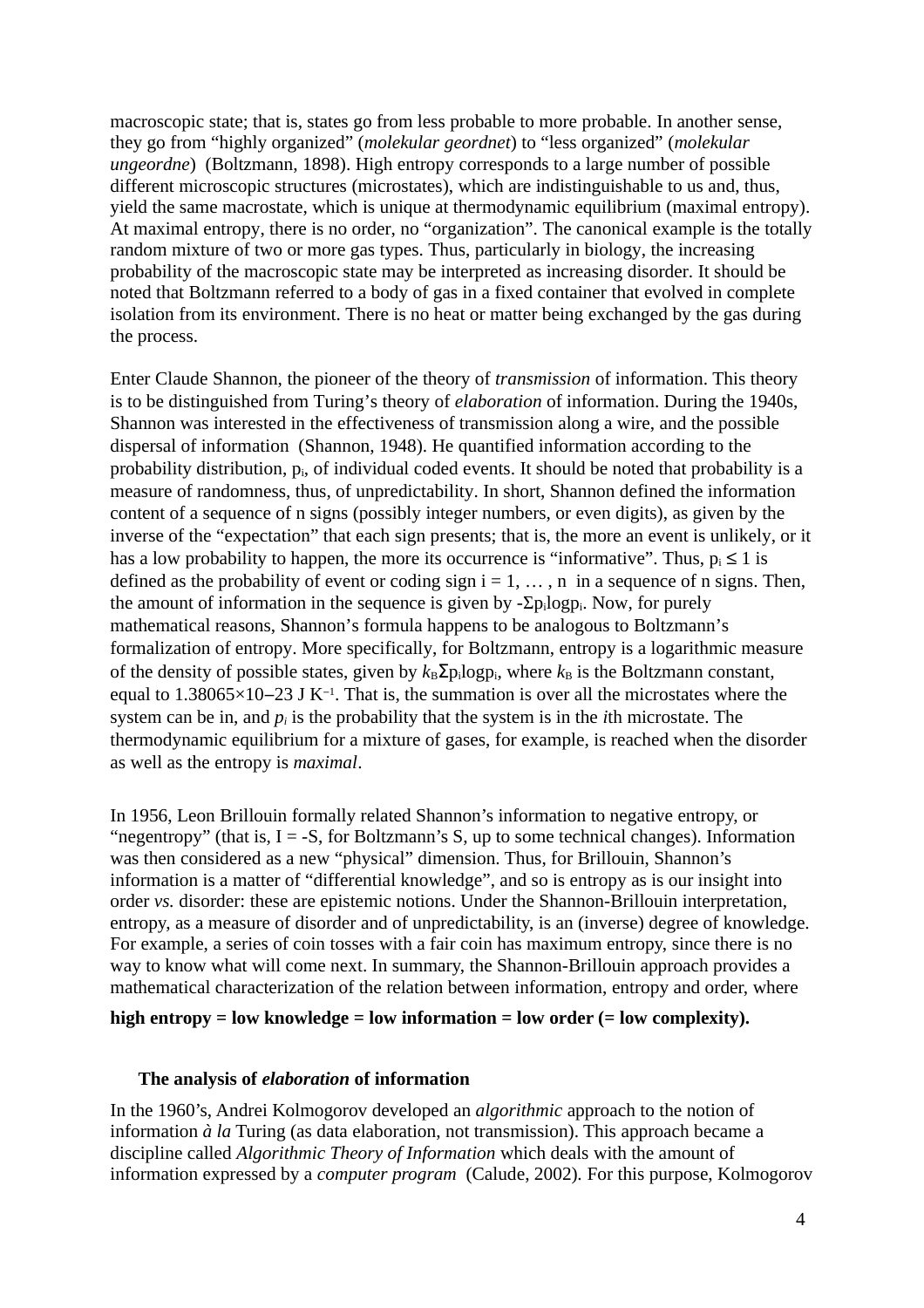used new concepts such as "incompressibility" and "sequence complexity". In short, in Kolmogorov's theory, a sequence of numbers (0's and 1's) is *incompressible* when it *cannot be generated* by a program shorter than the sequence itself. Thus, in order to effectively describe an incompressible sequence, one must calculate it point by point. Such a sequence would contain or require the highest information: one would need a very long program to generate it, a program as long as the sequence itself. That is, an incompressible sequence has the *highest complexity.* Equivalently, it would contain no regularity that can be summarized in a description shorter than the sequence. Now, a long sequence of 0's and 1's where one detects no regularity whatsoever may be considered to be random <sup>[5](#page-5-0)</sup>. Thus, randomness increases with the complexity and the amount of information, as disorder in a sequence. In other words, a random, incompressible finite sequence has the highest complexity and informational content. In short,

#### **high complexity = high information.**

By revising a related idea of Kolmogorov, Gregory Chaitin showed that an incompressible sequence may be soundly considered totally disordered, meaning that all initial segments of an infinite sequence are incompressible if and only if the sequence is random $6$ . Thus, the absence of regularities, randomness, disorder and maximal complexity are all equivalent in this algorithmic context. It stands to reason that if one wants an algorithm that gives pixel by pixel, the momentum and position of all particles of two or more mixed gases, this algorithm would be as large as the required information to give those data: no regularities allow describing them by a shorter program. Thus

#### **high complexity = high information = high entropy.**

When one applies to Kolmogorov's finite sequences the Shannon-Brillouin's notion of entropy, as derived from Boltzmann, the above equalities are obtained (Baez and Stay 2012); (Hammer et al. 2000).

Finally, these two different theories, the transmission and the elaboration of information theories, consistently yield different correlations between information, entropy and order, in view of their different origins, motivations and applications. The extensive use of the words *information* and *complexity* in biology poses then the question of which set of notions and rules are being used: Shannon-Brillouin's or Kolmogorov-Chaitin's? If one uses the former, a Kolmogorov's incompressible sequence has then both the highest entropy and complexity. Therefore, the two theories of information propose opposite understandings of the relation between complexity, information and entropy, namely:

1. *Transmission* (Shannon-Brillouin): highly improbable, the highest information, the highest order (thus, conversely: highest entropy, higher probability). In other words, information becomes negentropy and it is co-variant with order (and complexity):

#### **negentropy = information = order (= complexity)**

<span id="page-5-0"></span><sup>&</sup>lt;sup>5</sup> For example, the sequences "000...0" or "010101 .... 01", even if extended for long stretches may be generated by a very short program (write all 0s or alternate 0 and 1). A sequence with no (apparent) regularities, such as one obtained by flipping a coin, can only be obtained by producing it entirely. To be precise, however, this latter case of flipping a coin, is not even a "program", but this is a different issue ….

<span id="page-5-1"></span><sup>&</sup>lt;sup>6</sup> In other words, Kolmogorov's notion may be extended up to infinity. Under certain conditions, technically given by Chaitin as being "prefix-free" (Calude, 2002), exactly the finite initial segments of an infinite random sequence [certified by passing all effective tests of randomness, *à la* Martin-Löf, (Calude, 2002); (Martin-Löf, 1966)], are incompressible. But this may have little impact in biology because no infinite DNA, RNA or protein sequences are known so far.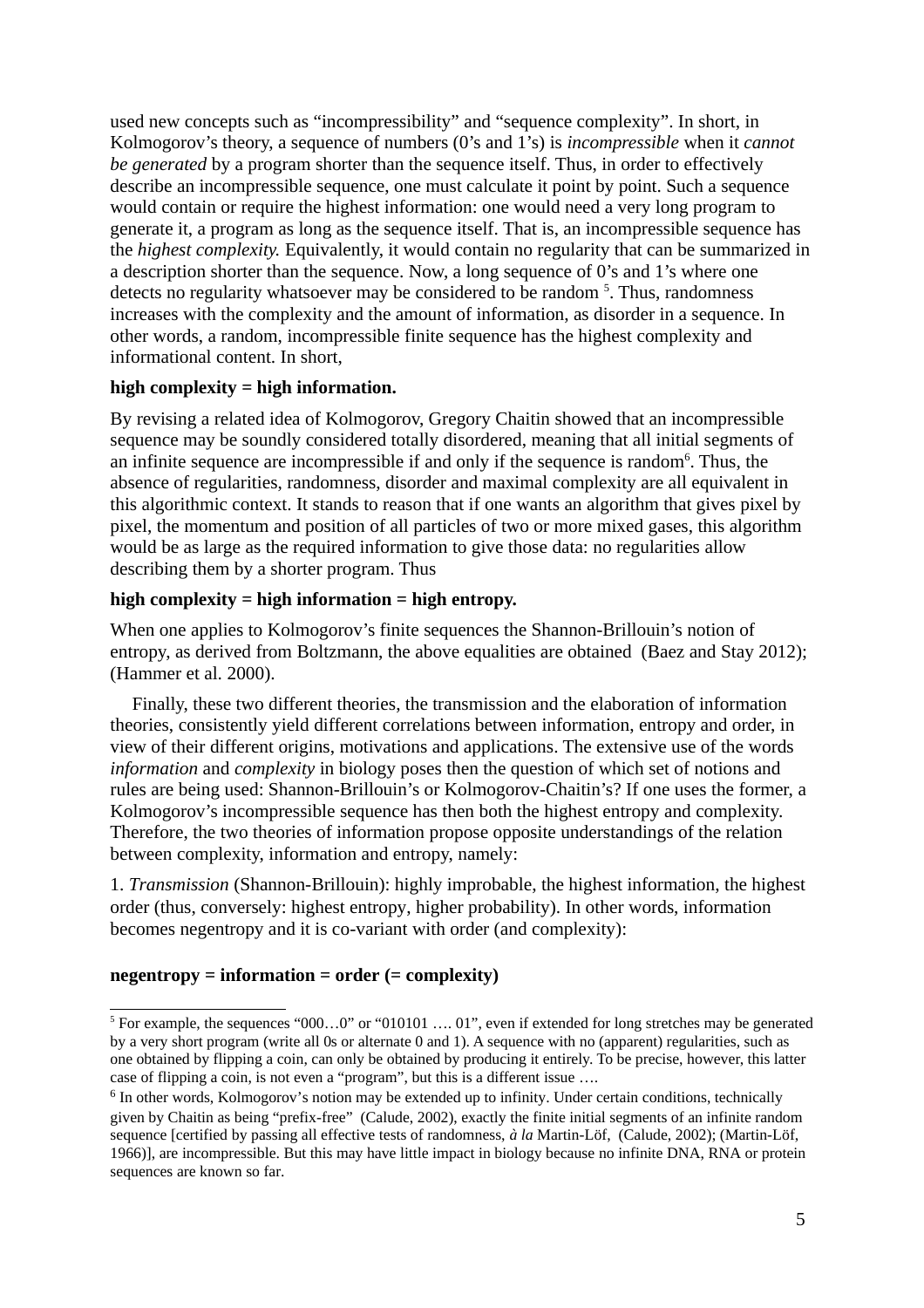2. *Programming* (Turing-Kolmogorov-Chaitin): an organized (ordered) message is compressible. Thus, it contains less information. In other words, information and complexity are positively correlated to disorder (and entropy), and conversely, they are contra-variant with order:

#### **complexity = information = disorder (= entropy).**

What are the consequences of these opposite meanings for the use of information in biology? And on which of these two theoretical frames is the biological reference to information based? Are we dealing with:

1. Shannon-Brillouin, where a highly ordered/organized organism would contain highest *information* and lowest entropy (as it seems reasonable)? or

2. Kolmogorov-Chaitin's programming approach, where complexity grows with disorder?

If *information* is used in the sense of Shannon-Brillouin, since the informational content of the code script is meant to encode biological organization, then biological organization should be understood as the opposite of entropy (that is, as negentropy). Conversely, if we assume that the DNA is a program (meaning a code-script with its own "plan and architect") then the DNA should contain in a compressed form the complex *information* of an organized individual. In this case, the use of the joint notions of *information* and of *program* leads to the Turing-Kolmogorov-Chaitin approach. Thus, a maximally disordered gas (maximal entropy) would have maximal complexity: as observed above, it would require a very long program to describe the position/momentum of *each individual* particle. Biologically, this is rather absurd because a mouse would be less complex than a gas of the same volume: it would contain less *information*. In any case, these two alternatives yield a real metaphorical/theoretical confusion.

#### **How does** *information* **lead to a central role for molecules?**

Which of the two notions of *information* are biologists referring to: elaboration or transmission? A biologist who would want to keep the idea of "coded information" should then propose a precise, scientific notion of *information*. For example, which would be the informational content of a continuous anatomical deformation (a continuous change in a shape)? To avoid this confusion, it has been claimed that the use of "information" is just metaphorical and that it does not refer to existing theories. By their implicit referential content, metaphors may force a way of thinking with no explicit bases that would allow a critical insight.

Since the '50s, in view of the increasing importance of both theories of *elaboration* and *transmission*, *information* is understood as being encoded by digits, or, equivalently, by discrete data types. In this context, anything else is considered as noise and may only increase entropy as disorder. If a wire or a computer are compressed, pulled or twisted, these actions will *not* increase the *information* that they are transmitting or elaborating, neither in practice nor in principle. The very robust Shannon's entropy principle would forbid it. On the other hand, all along embryogenesis, compression, dilation, shearing, pulling, twisting and continuous deformations significantly and causally contribute to development. Thus, the metaphorical use of *information* encourages the observer to think in terms of discrete structures, that is, of molecules only, including DNA. Therefore, molecules become the loci of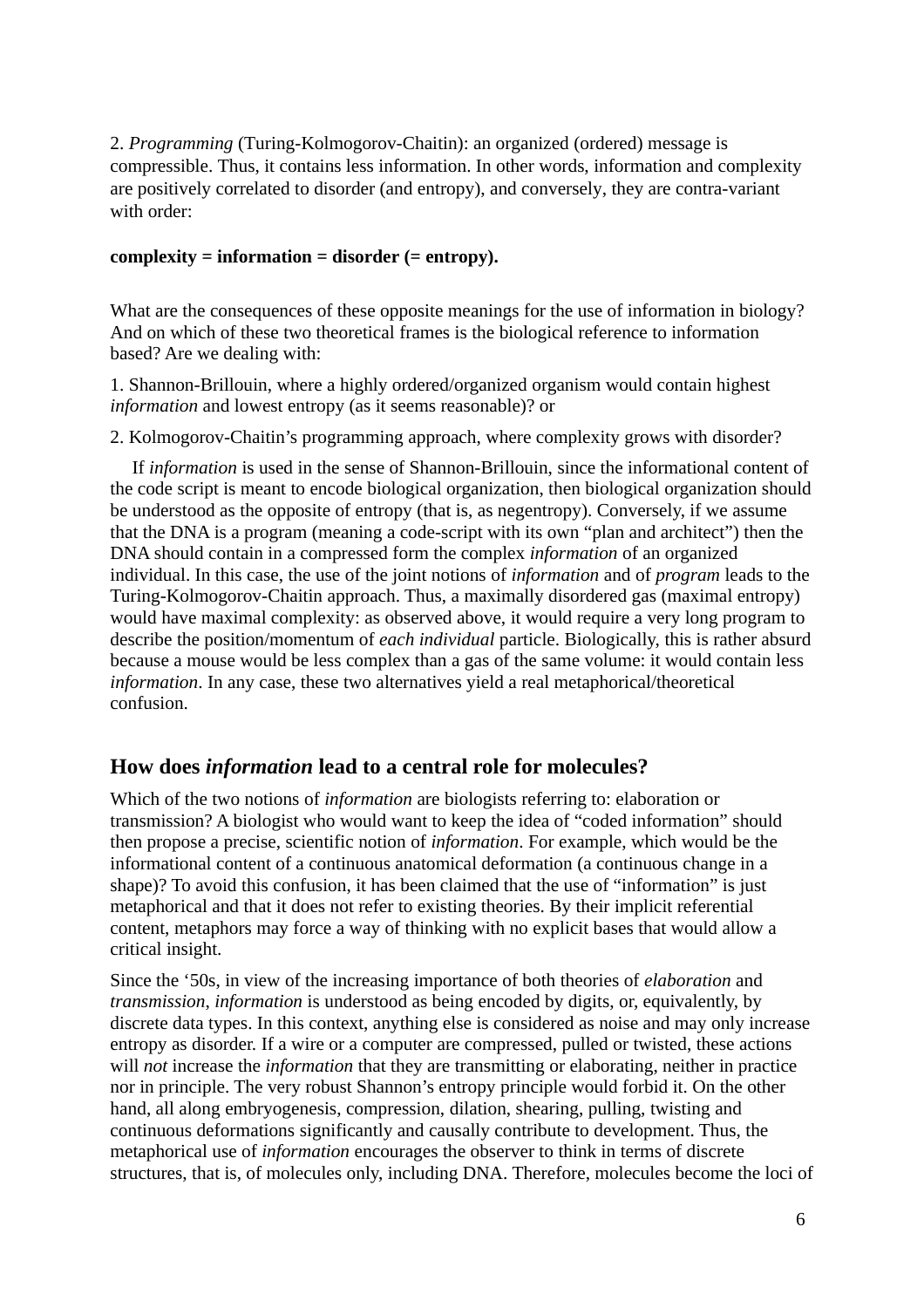*information* coded by digits, or the paradigm for discreteness in the living. And, we insist that the fundamental principle of Shannon's digital information – the information-theoretic application of the second law of thermodynamics - states that *information* cannot be increased *but* by adding digits. So, the "constraints" or the interactions in living organisms, given by either the cells, the different levels of organization and/or by the ecosystems cannot causally and positively contribute to the generation and maintenance of the organism unless they are digitally encoded as molecular signs.

In sum, the *information* theoretic approach in biology seems to ignore the principles common to computability and of transmission theory, in which the main conceptual invariant is "perfect iteration on discrete data types", from primitive recursion, to portability of software to the algorithms for data transmission (Longo, 2009a).

#### *Information* **in biology and the structure of determination it imposes**

Early into the Molecular Biology Revolution, it was pointed out that the relationship between genes and phenotypes was not univocal; in fact, it was vague and misleading (Hull, 1974). In reality, it was about "the many (genes) and the many (phenotypes)." This nonunivocal (many to many) correspondence *a fortiori* poses problems because the idea of "coding" implies Laplacian determination. This lack of univocal correspondence between a given gene and its protein, has already been highlighted in eukaryotes by the existence of introns and exons in DNA whereby the corresponding pre-mRNA is spliced, the introns are removed and the exons are joined together to generate the mRNA that will eventually be translated into a protein. Alternative splicing produces different proteins from the same DNA sequence which, again, reinforces the fact that the DNA-protein relationship is not univocal. Moreover, against what was postulated by Anfinsen (Anfinsen, 1973), protein folding is not entirely determined from its amino acid sequence either  $<sup>7</sup>$  $<sup>7</sup>$  $<sup>7</sup>$  (Kang and Kini 2009a).</sup>

The lack of correspondence at specific sites between DNA and mRNA in cells from the same individual also points to a breach on the presumed determination by DNA of the protein sequence (Li et al. 2011). In fact, the lack of correspondence cited above is also manifested at the protein level. In addition to errors, which usually are corrected by the process called "proof-reading", and changes due to "RNA editing", almost half of the changes were transversions (substitutions of a purine for a pyrimidine) which are not accounted for by the editing process. Parenthetically, the terms "proof-reading" and "editing" belong to the informational and linguistic nomenclature and were borrowed by molecular biologists who were persuaded that DNA carried *information*.

An additional experimental finding that contradicts the ideas a) that *information* is stored in DNA, b) that information is "coded" and c) that DNA contains a "program" is the stochastic nature of gene expression. Originally proposed by Jean-Jacques Kupiec in the 1980's (Kupiec, 1983) the stochasticity of gene expression is now supported by a body of experimental data. For example, protein and mRNA copy numbers vary from cell to cell in isogenic bacterial populations, and in a given single cell, protein and mRNA copy numbers for any given gene are uncorrelated (Taniguchi et al. 2010). Those supporting the *information* paradigm in biology call these fluctuations "noise", implying that a perfect Laplacian determinacy of the digital information paradigm meets the "imperfect" physical reality of the cell. For low-copy number mRNAs and proteins, these fluctuations are called intrinsic noise, and it is believed to be due to the few copies of gene activating protein molecules that interact

<span id="page-7-0"></span><sup>7</sup> "In essence, the determinants of correct folding (or in the case of amyloidogenesis, protein misfolding) are neither completely understood nor can they be simplistically limited to structural features on the sequence" (Kang and Kini 2009b).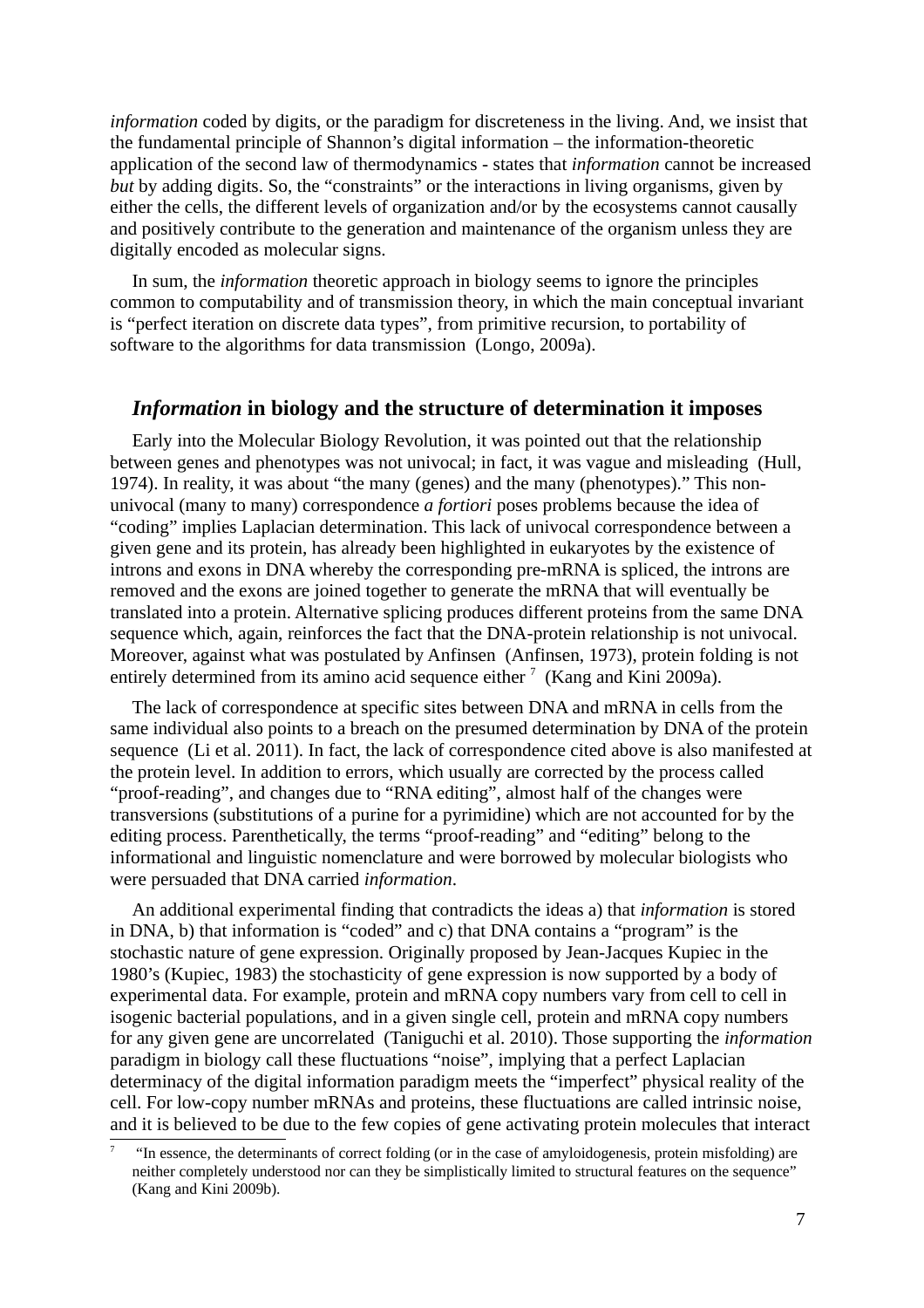stochastically (Tyagi, 2010). For more abundant proteins, the noise is called extrinsic and is attributed to variable metabolic capacities among cells (i.e., number of ribosomes and polymerase molecules), so that 2 proteins subjected to this type of noise fluctuate in time in a correlated mode.

Adding to the fact that mRNA levels fluctuate in genetically identical cells, the lack of correspondence between a mRNA and its corresponding protein may be due either to the different half-life of their mRNA (very short lived in bacteria) and proteins (significantly longer half-lives) or to the random passage of protein molecules to the daughter cells following the division of the mother cell. This "noisiness" seems to be even higher in mammalian cells. This is attributed to random changes in chromatin packing that would either allow or exclude access of the "gene-activating" proteins to the "control" regions of genes. For example, "gene activating proteins can gain access to these regions only during random episodes in which local chromatin becomes loose," (Tyagi, 2010). Additionally, "If gene activation does indeed correspond to chromatin remodeling, this points to the possibility that the nucleation of chromatin decondensation at a gene locus may be an inherently random event that does not require the presence of transcription factors but, once initiated, requires those factors to sustain the decondensed state," (Raj et al. 2006).

In summary, the experimental data reviewed above led to the question: If *information* is digital, and randomness massively contributes to gene expression, where is Schrödinger' architect, or, for that matter, Turing's "compiler (universal machine)"? Or even, in which Shannonian universe is information randomly extracted from a source?

#### *Information* **and the three-dimensionality of organisms**

In Francois Jacob words: "For it is during embryonic development that the instructions contained in the genetic program of an organism are expressed, that the genotype is converted into phenotype" (Jacob, 1982). Almost 20 years later, John Maynard-Smith, while recognizing that the similarities between a computer program and the so-called "developmental program" were superficial, stated: "There is, however, one feature of the control of development which closely resembles both a computer program, and verbal instructions. This is the symbolic nature of the process…" (Maynard-Smith, 1999). These views still prevail in the field of developmental biology. They rely on an assumed privileged causal role attributed to DNA whereby differential gene expression and morphogenic field effects due to homeotic gene control determine shape and function. Moreover, the prevailing experimental approach (knock-outs), consisting of deleting a gene (a discrete DNA fragment) and looking for the resulting phenotype, has not revealed how shape arises during morphogenesis (Davies, 2009).

Organisms and their cells live in a world of three dimensions; this world is physical, and not a string of zeros and ones <sup>[8](#page-8-0)</sup>. Life of a metazoan begins with fertilization when a cell resulting from the union of a female and a male gamete, a zygote, is formed. The zygote is both a cell and an organism. This dual identity means that organization levels are entangled from the very beginning of development. The zygote divides, producing more cells (blastomeres), which are

<span id="page-8-0"></span><sup>&</sup>lt;sup>8</sup> Several dimensions continua, with "physically natural" topologies, cannot be encoded in lower dimensions. Cartesian dimension is a "topological invariant". Thus, linear discrete coding can only account for discrete many dimensional structures and misses what can be better or only accounted for by the mathematics of continua, such as movement and deformation (Longo, 2009b).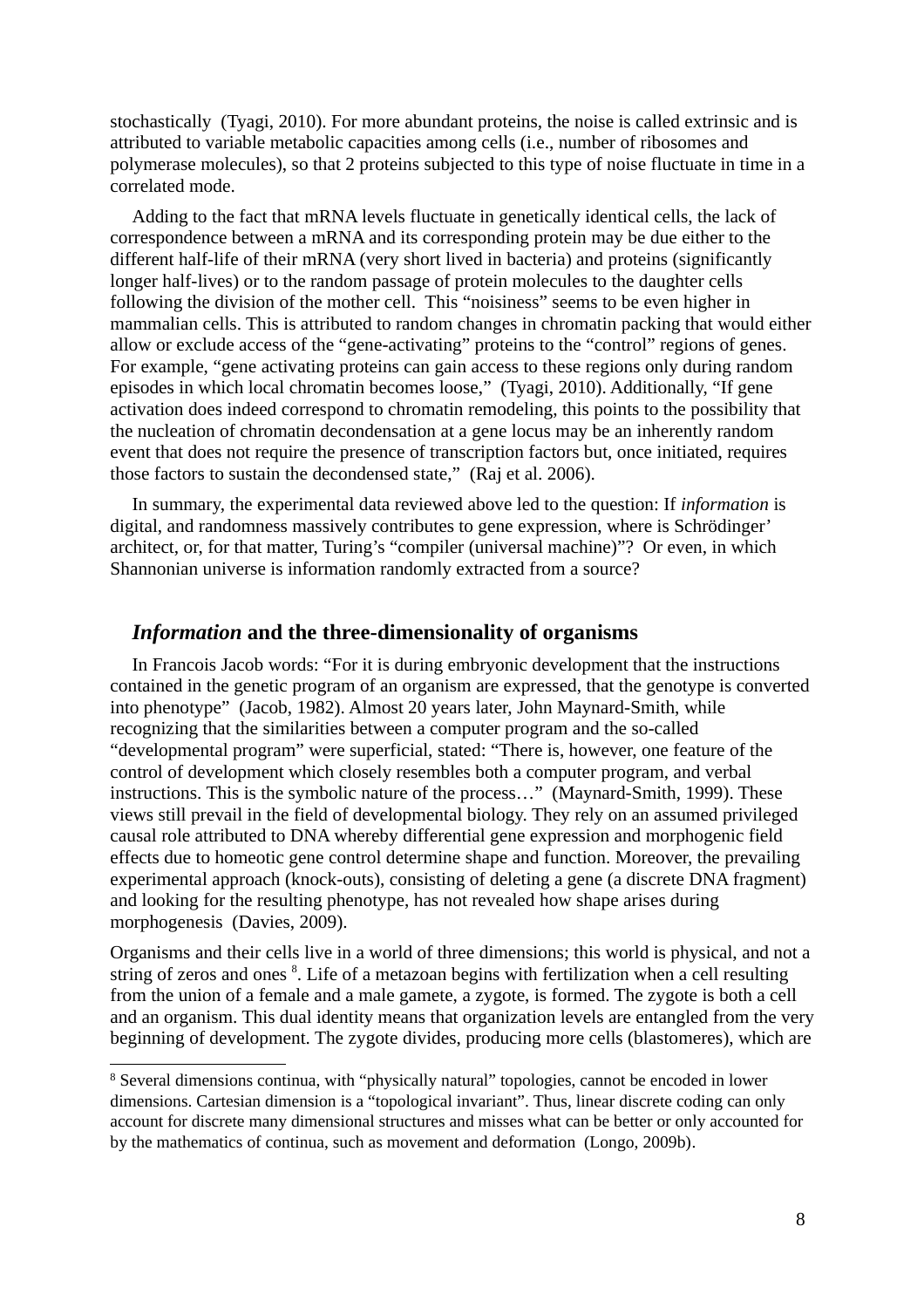organized in a three-dimensional pattern. These blastomeres start a process arbitrarily called "differentiation" by virtue of their relative position and their history, which is the result of interactions with their neighboring cells. This reciprocity makes it difficult to establish detailed cause and effect relationships. Differential proliferation rates and movement imply that the "neighbors" of any given cell may also change as development progresses. Movement and cell interactions create physical forces that shape developmental processes (see below). Biomechanics plays a role on the maintenance of tissue integrity during development by a synergy between balanced tension and compression components. From the macro-scale to the nano-scale, organisms are also shaped by tension, i.e., a balanced push and pull (Ingber, 2003). As a result of these cell-cell and cell-matrix interactions diverse tissues are generated (epithelium, muscle, nerve, connective) at different points during organogenesis. Level entanglement also takes place here, as blood vessels (which are organs) appear in the midst of tissues (connective tissue) and organs.

Below are a few examples of how physical forces create shapes and structures at all levels of organization.

a) Hemodynamic forces (pressure) are required for the development of portions of the heart and vessels (Gilbert, 2011; Lucitti et al. 2007).

b) Tension forces align chondrocytes and compression forces induce several genes required for articular cartilage to differentiate and produce matrix (Tang et al. 2004).

c) Mechanical cues from the skeletal muscles determine the final shape and size of bones (Muller, 2003; Rot-Nikcevic et al. 2007).

d) Grinding food shapes the jaw. If infant monkeys are given soft food, their lower jaw becomes smaller than usual (Corruccini and Beecher 1984). Parenthetically, orthodontics is based on the fact that tension results in bone apposition while compression results in bone resorption.

e) In tubular organs, mechanical tension due to the hydrostatic pressure of the liquid that fills these structures causes the development of smooth muscle (Jakkaraju et al. 2003).

f) DNA is mechanically and geometrically constrained by the chromatin fiber structure. This fact provides insight on the relationship between physical properties and biological function: "…the feedback loop between the DNA and the chromatin fiber levels can be seen as the result of adaptive evolution: both levels have evolved jointly ... In doing so, evolution gradually turned physico-chemical properties into biological functions" (Lesne and Victor 2006). This last example poses a dilemma: if DNA was digital information, the torsion forces resulting from the structure of the chromatin fiber could only decrease information, as explained above regarding the "noise" introduced by physical deformation of the hardware and the transmission cable. Thus, how would such physicochemical properties positively contribute to the genesis of biological functions if physical deformations would just be noise? In conclusion, these experimental facts strongly indicate that it is misleading to look for a developmental program or *information* in the sense of a "code-script" within the genome.

#### **The structure of determination of biological organization**

In the classic information theoretical context, causation follows a bottom-up direction: digits as elementary and simple components, *completely determine* information; if this concept of information is applied to biology it would bring with it a bottom-up, Laplacian structure of determination operating from DNA to biological forms or phenotypes. Instead, we posit that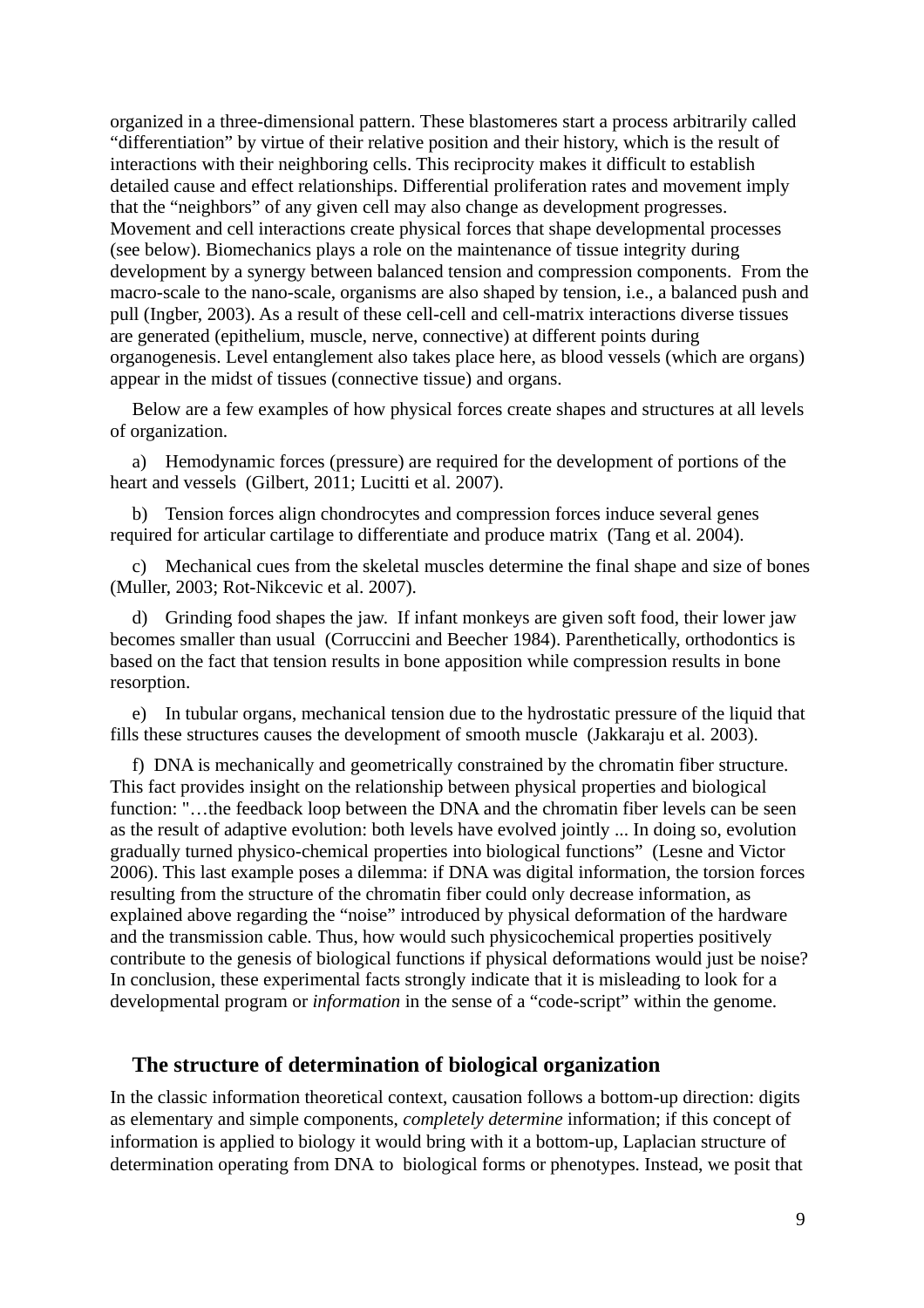there is no privileged causal level in biology. In addition to upward causation, cellular and tissue events occurring before the expression of a particular set of genes may act reciprocally (simultaneously), but also downwardly modifying the expression of these genes at a later time. This concept of downward causation can be used without any logical circularity when considering that a chronological operator "before/after" is acting in biology (Soto et al. 2008). Biological events are not objects completely described by their properties. They are nothing but processes (Soto et al. 2008). An instance of downward causation has been extensively studied during gastrulation of the Drosophila embryo (Farge, 2003). In this causal chain, molecular and cellular events lead to germ band extension, which in turn generates physical stress inducing the next molecular event (*twist* induction in stomodeal cells). This is an emergent phenomenon; in other words, a group of moving cells produces compression on another group of cells that respond to this force by expressing the gene product *twist*, triggering in this way a downward causal chain, starting from the physical level and acting upon the molecular (genetic) one.

A compelling example of causal reciprocity is provided by carcinogenesis studies. The view that cancer is a cell-based disease caused by DNA mutations in genes that "control" cell proliferation has dominated the scientific literature of the last half a century; this was coincidental with the hegemony of the bottom-up *information*/molecular approach to biological organization (Hanahan and Weinberg 2000). An alternative view is that cancer is a tissue-level phenomenon akin to development gone awry (Sonnenschein and Soto 2008; Soto and Sonnenschein 2011). From this latter perspective, cancer results from altered chemical and physical interactions between the parenchyma and stroma of organs (Maffini et al. 2004). They include cell to cell junctions, adhesion forces among cells and between cells and matrix, tissue rigidity and fiber organization within the matrix. This view, contrary to its mutationcentered counterpart, explains the fact that cancer is reversible, as suggested by normalization of teratocarcinoma cells injected into blastocysts, embryonal carcinoma cells injected into the mammary gland, mammary carcinoma cells recombined with normal mammary gland stroma, hepatocellular carcinomas injected into normal liver, highly malignant melanoma cells injected into Zebra fish embryos, etc. These are examples where cancerous cells reverse their "malignant" properties when placed within normal tissues (Bussard et al. 2010; Coleman et al. 1997; Kasemeier-Kulesa et al. 2008; Maffini et al. 2005; Mintz and Ilmensee 1975). In sum, these examples illustrate that the structure of determination of biological entities is not Laplacian as required by the information theories discussed above. Biological organization is not determined by bottom-up interactions of discrete molecular components, but by complex causal networks, including *simultaneous* bottom-up *and* top-down causality.

#### **Conclusion**

The adoption of the *information* theoretical approach failed to provide biology with a pertinent observable for understanding and measuring organization. On the contrary, the concepts linked to *information* such as code, program, signal, etc, have hindered the comprehension both of physical dynamics and of biological organization. First and foremost, *information* in biology has been used merely as a metaphor since it has not been properly formalized. Thus, its relationship with organization, complexity and entropy remains unclear and unspecified. As pointed originally by Ricoeur (Ricoeur, 1975), and then by Hacking (Hacking, 1999), every living metaphor involves a structural tension between heterogeneous semantic areas. Metaphors shift (*phora*) from one attested universe of reference to another one that is partially created or constructed by this initial tension. They can be useful to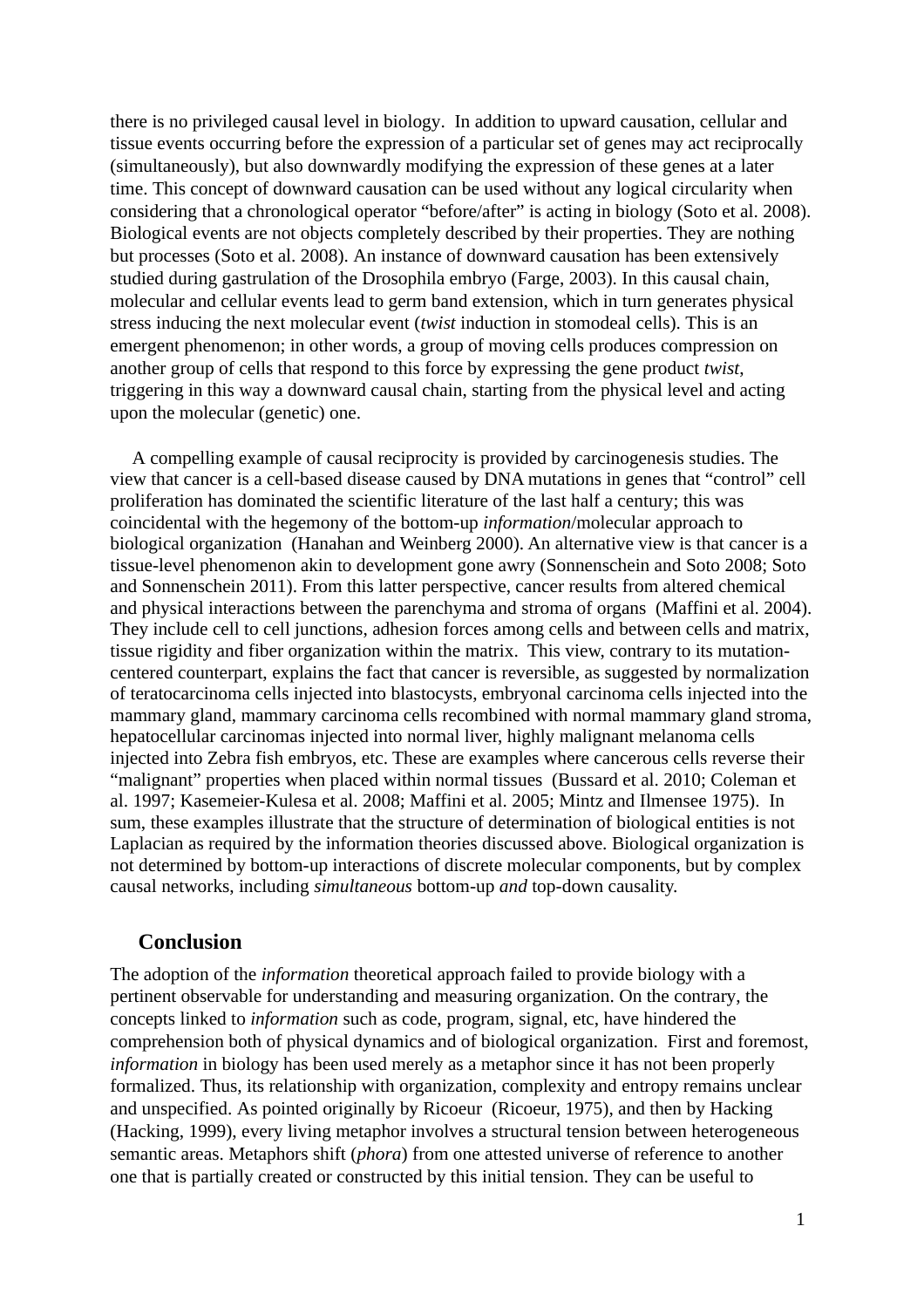knowledge, but they deal with imagination and fiction. As such they create substitutes for their literal equivalent. Thus, a naked tree is not naked, and a genetic program is not a program. When metaphors have been used too often, they die (Ricoeur, 1975): people cease to be aware that the metaphoric use of the words is not a literal one. They become illegitimate forms of predication and of discourse.

Discrete information is unidimensional (it can be coded in one dimension). It gives an understanding of causality which may be plainly called Laplacian because it sees determination (instruction, program ...) and randomness (noise), as conceptually opposed components of development (Monod, 1[9](#page-11-0)70)<sup>9</sup>. When transposed to biology these characteristics hinder the understanding of organisms as 3 dimensional physical objects and of diversity and variability, a consequence of randomness, as a constitutive aspect of structural stability in biology.

*Information* deals with data and not with dynamics. The digital bent of *information* is static and bottom-up; it biases the study of causality towards molecules and excludes dynamics, interactions as well as contextual dependencies that are better understood by non-discrete and global perspectives. Again, in all theories of information, *in principle*, physical forces can only *reduce* digital information by creating noise (the bending, the torsions, the pressures… discussed above). These theoretical considerations about *information* have practical consequences that should be of concern to experimentalists. The biomedical literature of the last half-century has given molecules, particularly DNA, a privileged role in causation. In cancer research, for example, DNA mutations were considered the "cause" of cancer with not much progress to flaunt. Instead, development and carcinogenesis, as particular instances of biological dynamics and organization, are multilevel phenomena that are best understood at the mesoscopic hierarchical level where the phenomenon of interest is observed (Bizzarri et al. 2011). From there on, one could gingerly move up and down in search of additional causal links. Hence, there is no favored causation level, because vital phenomena are the result of multiple and reciprocal causality (Gilbert and Sarkar 2000; Noble, 2006).

In sum, explanations in biology should be pursued through an explicit search for a proper biological observable, present at the right level of organization (Bailly and Longo 2009). Meanwhile, biologists should embrace the complexity and the unity of the organism and seek explanations at or nearby the mesoscopic level while strictly avoiding the use of the words coding, program and signal to denote biophysical and biochemical processes and biological functions.

#### **Acknowledgments**

This work was supported by grants from the Avon Foundation and the NIH (ES015182, ES012301 and ES08314). We are grateful to Mael Montevil for his critical reading of the manuscript and to Cheryl Schaeberle for her excellent editorial assistance. The authors have no competing financial interests to declare.

References

<span id="page-11-0"></span><sup>9</sup> In contrast, Poincare in the  $19<sup>th</sup>$  century had already integrated randomness into non-linear deterministic dynamics.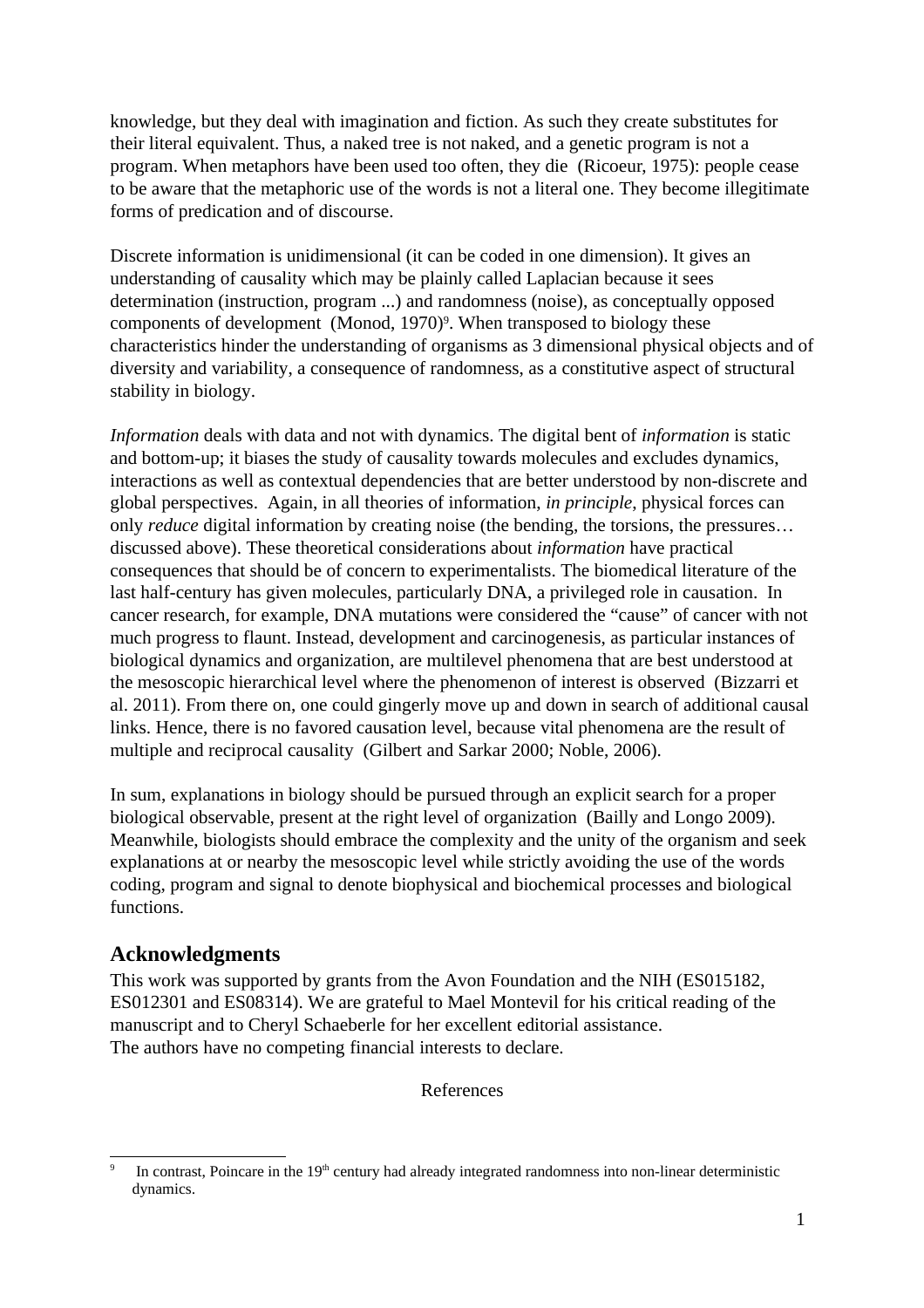Anfinsen, C.B., 1973. Principles that govern the folding of protein chains. Science 181, 223- 230.

Baez, J., Stay, M., 2012. Algorithmic Thermodynamics. Mathematical Structures in Computer Science, In Press.

Bailly, F., Longo, G., 2009. Biological organization and anti-entropy. Journal of Biological Systems 17, 63-96.

Bailly, F., Longo, G., 2011. Mathematics and Natural Sciences: the Physical Singularity of Life, Imperial College Press, London.

Barrow-Green, J., 1997. Poincaré and the three body problem, Americal Mathematical Society Bookstore, Providence.

Barwise, J., 1978. Handbook of Mathematical Logic, North Holland, Amsterdam.

Bizzarri, M., Giuliani, A., Cucina, A., D'Anselmi, F., Soto, A.M., Sonnenschein, C., 2011. Fractal analysis in a systems biology approach to cancer. Semin. Cancer Biol. 21, 175-182.

Boltzmann, L., 1898. Vorlesungen über Gas Theorie, JA Barth, Leipzig.

Bussard, K.M., Boulanger, C.A., Booth, B.W., Bruno, R.D., Smith, G.H., 2010. Reprogramming human cancer cells in the mouse mammary gland. Cancer Res. 70, 6336- 6343.

Calude, C., 2002. Information and randomness, Springer-Verlag, Berlin.

Coleman, W., Wennerberg, A.E., Smith, G.J., Grisham, J.W., 1997. Regulation of the differentiation of diploid and aneuploid rat liver epithelial (stem-like) cells by the liver microenvironment. Am. J. Pathol. 142, 1373-1382.

Corruccini, R.S., Beecher, R.M., 1984. Occlusofacial morphological integration lowered in baboons raised on soft diet. J. Craniofac. Genet. Dev. Biol. 4, 135-142.

Crick, F., 1958. On protein synthesis. Symposia of the Society for Experimenal Biology 12, 138-163.

Danchin, A., 2003. The Delphic boat. What genomes tell us, Harvard University Press, Cambridge.

Davies, J., 2009. Regulation, necessity, and the misinterpretation of knockouts. BioEssays 31, 826-830.

Farge, E., 2003. Mechanical induction of twist in the Drosophila foregut/stomodeal primordium. Current Biology 13, 1365-1377.

Gilbert, S.F., 2011. Pressure as a Developmental Agent, in:Developmental Biology: a companion to Developmental Biology, http://9e.devbio.com/article.php?ch=18&id=303

Gilbert, S.F., Sarkar, S., 2000. Embracing complexity: Organicism for the 21st century. Developmental Dynamics 219, 1-9.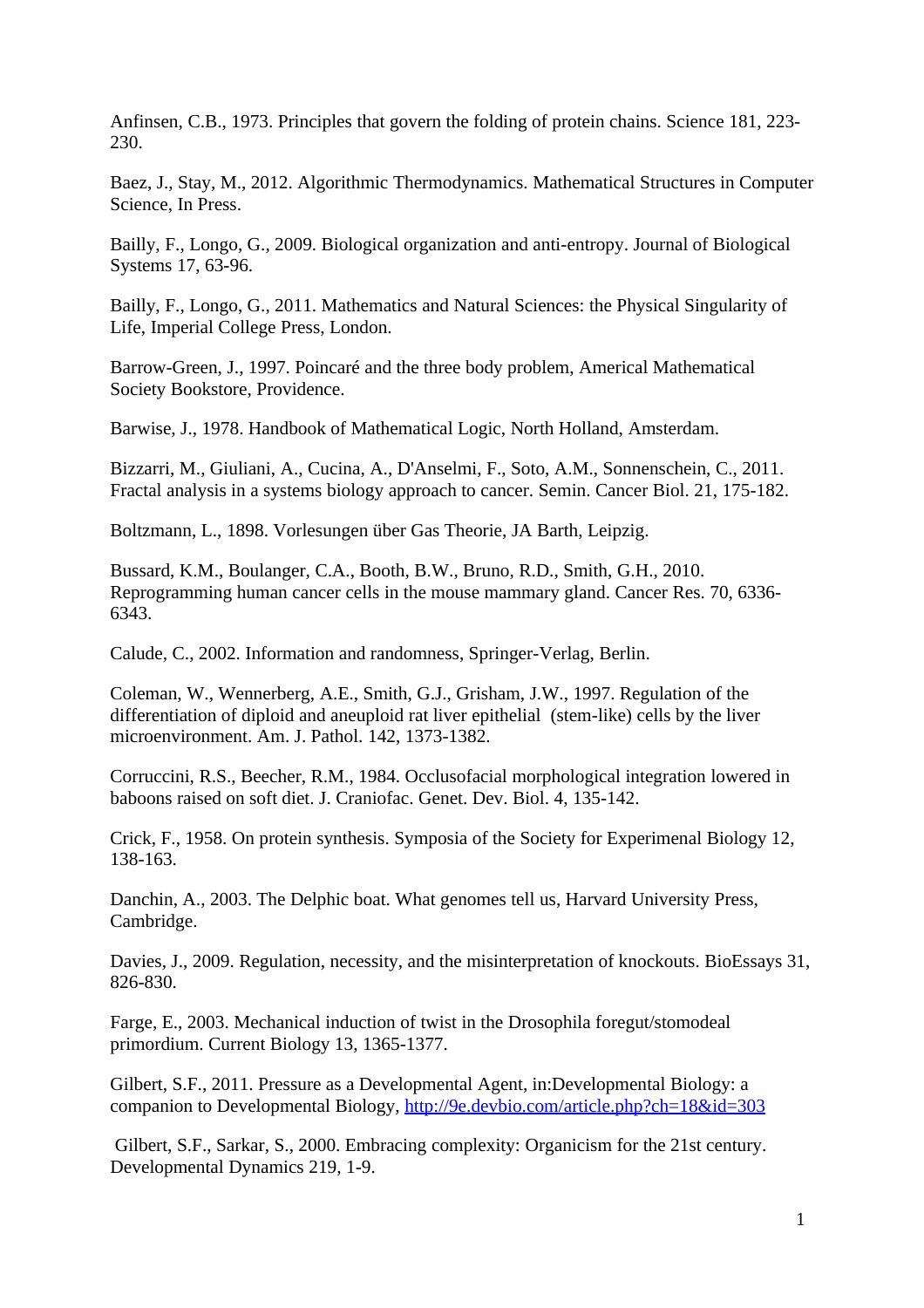Godfrey-Smith, Peter and Sterelny, Kim, "Biological Information", *The Stanford Encyclopedia of Philosophy (Fall 2008 Edition)*, Edward N. Zalta (ed.), URL = <http://plato.stanford.edu/archives/fall2008/entries/information-biological/>.

Hacking, I., 1999. The Social Construction of What?, Harvard University Press, Cambridge.

Hammer, D., Romashchenko, A., Shen, A., Vereshchagin, N., 2000. Inequalities for Shannon entropyand Kolmogorov complexity. Journal of Computer and Systems Sciences 60, 442-464.

Hanahan, D., Weinberg, R.A., 2000. The hallmarks of cancer. Cell 100, 57-70.

Hull, D., 1974. The Philosophy of Biological Science, Prentice Hall, Englewood Clifts NJ.

Ingber, D.E., 2003. Tensegrity II. How structural networks influence cellular information processing networks. J. Cell Sci. 116, 1397-1408.

Jacob, F., 1982. The Possible and the Actual., University of Washington Press, Seattle, WA.

Jakkaraju, S., Zhe, X., Schuger, L., 2003. Role of stretch in activation of smooth muscle cell lineage. Trends Cardiovasc. Med. 13, 330-335.

Kang, T.S., Kini, R.M., 2009b. Structural determinants of protein folding. Cell Mol. Life Sci. 66, 2341-2361.

Kang, T.S., Kini, R.M., 2009a. Structural determinants of protein folding. Cell Mol. Life Sci. 66, 2341-2361.

Kasemeier-Kulesa, J.C., Teddy, J.M., Postovit, L.M., Seftor, E.A., Seftor, R.E., Hendrix, M.J., Kulesa, P.M., 2008. Reprogramming multipotent tumor cells with the embryonic neural crest microenvironment. Dev. Dyn. 237, 2657-2666.

Kupiec, J.J., 1983. A probabilistic theory for cell differentiation, embryonic mortality and DNA C-value paradox. Specul Sci Technol 6, 471-478.

Lesne, A., Victor, J.M., 2006. Chromatin fiber functional organization: some plausible models. Eur. Phys. J. E. Soft Matter 19, 279-290.

Li, M., Wang, I.X., Li, Y., Bruzel, A., Richards, A.L., Toung, J.M., Cheung, V.G., 2011. Widespread RNA and DNA sequence differences in the human transcriptome. Science 333, 53-58.

Longo, G., 2009a. Critique of computational reason in the natural sciences, in: E. Gelenbe, J.- P. Kahane (Eds.), Fundamental Concepts in Computer Science. Imperial College Press/World Scientific, London, pp. 43-70.

Longo, G., 2009b. From exact sciences to life phenomena: following Schrödinger and Turing on Programs. Information and Computation 207, 545-558.

Lucitti, J.L., Jones, E.A., Huang, C., Chen, J., Fraser, S.E., Dickinson, M.E., 2007. Vascular remodeling of the mouse yolk sac requires hemodynamic force. Development 134, 3317- 3326.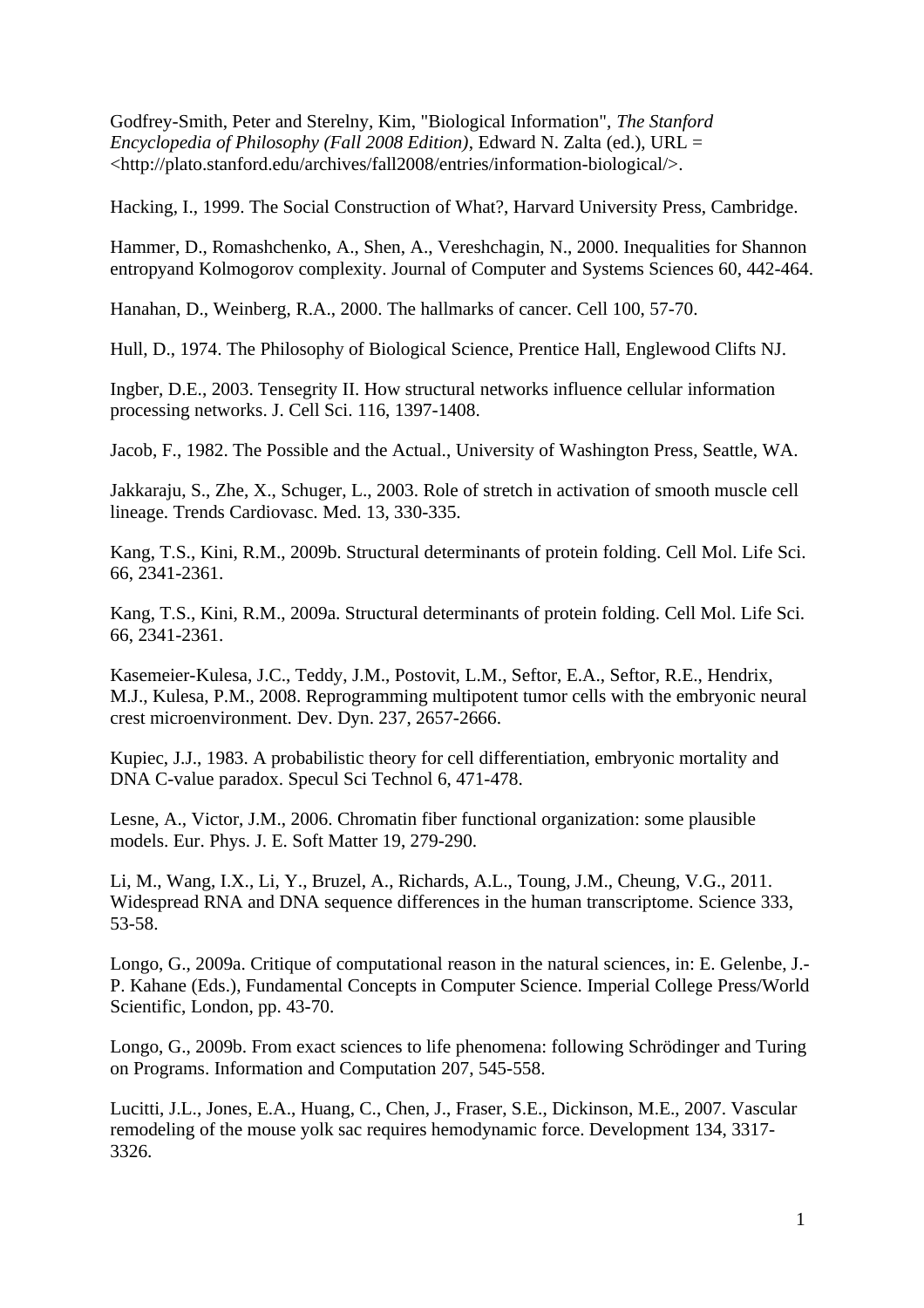Maffini, M.V., Calabro, J.M., Soto, A.M., Sonnenschein, C., 2005. Stromal regulation of neoplastic development: Age-dependent normalization of neoplastic mammary cells by mammary stroma. Am. J. Pathol. 167, 1405-1410.

Maffini, M.V., Soto, A.M., Calabro, J.M., Ucci, A.A., Sonnenschein, C., 2004. The stroma as a crucial target in rat mammary gland carcinogenesis. J. Cell Sci. 117, 1495-1502.

Martin-Löf, P., 1966. The definition of random sequences. Information and Control 9, 602- 619.

Maynard-Smith, J., 1999. The 1999 Crafoord Prize Lectures. The idea of information in biology. Q. Rev. Biol. 74, 395-400.

Mayr, E., 1961. Cause and Effect in Biology. Nature 134, 1501-1505.

Mintz, B., Ilmensee, K., 1975. Normal genetically mosaic mice produced from malignant teratocarcinoma cells. Proc. Nat. Acad. Sci. USA 72, 3585-3589.

Monod, J., 1970. Le Hasard et la Nécessité, Éditions du Seuil, Paris.

Muller, G.B., 2003. Embryonic motility: environmental influences and evolutionary innovation. Evol. Dev. 5, 56-60.

Noble, D., 2006. The Music of Life: Biology beyond the Genome, Oxford University Press, Oxford.

Raj, A., Peskin, C.S., Tranchina, D., Vargas, D.Y., Tyagi, S., 2006. Stochastic mRNA synthesis in mammalian cells. PLoS Biol. 4, e309.

Ricoeur, P., 1975. La Métaphore Vive, Éditions du Seuil, Paris.

Rot-Nikcevic, I., Downing, K.J., Hall, B.K., Kablar, B., 2007. Development of the mouse mandibles and clavicles in the absence of skeletal myogenesis. Histol. Histopathol. 22, 51-60.

Schrödinger, E., 1945. What is Life? The physical aspect of the living cell, The University Press, Cambridge [Eng].

Shannon, C., 1948. A mathematical theory of communication. Bell Systems Technical Journal 27, 279-423.

Sonnenschein, C., Soto, A.M., 2008. Theories of carcinogenesis: an emerging perspective. Seminars in Cancer Biology 18, 372-377.

Soto, A.M., Sonnenschein, C., 2011. The tissue organization field theory of cancer: A testable replacement for the somatic mutation theory. BioEssays 33, 332-340.

Soto, A.M., Sonnenschein, C., Miquel, P.-A., 2008. On physicalism and Downward Causation in Developmental and Cancer Biology. Acta Biotheoretica 56, 257-274.

Tang, G.H., Rabie, A.B., Hägg, U., 2004. Indian hedgehog: a mechanotransduction mediator in condylar cartilage. J. Dent. Res. 83, 434-438.